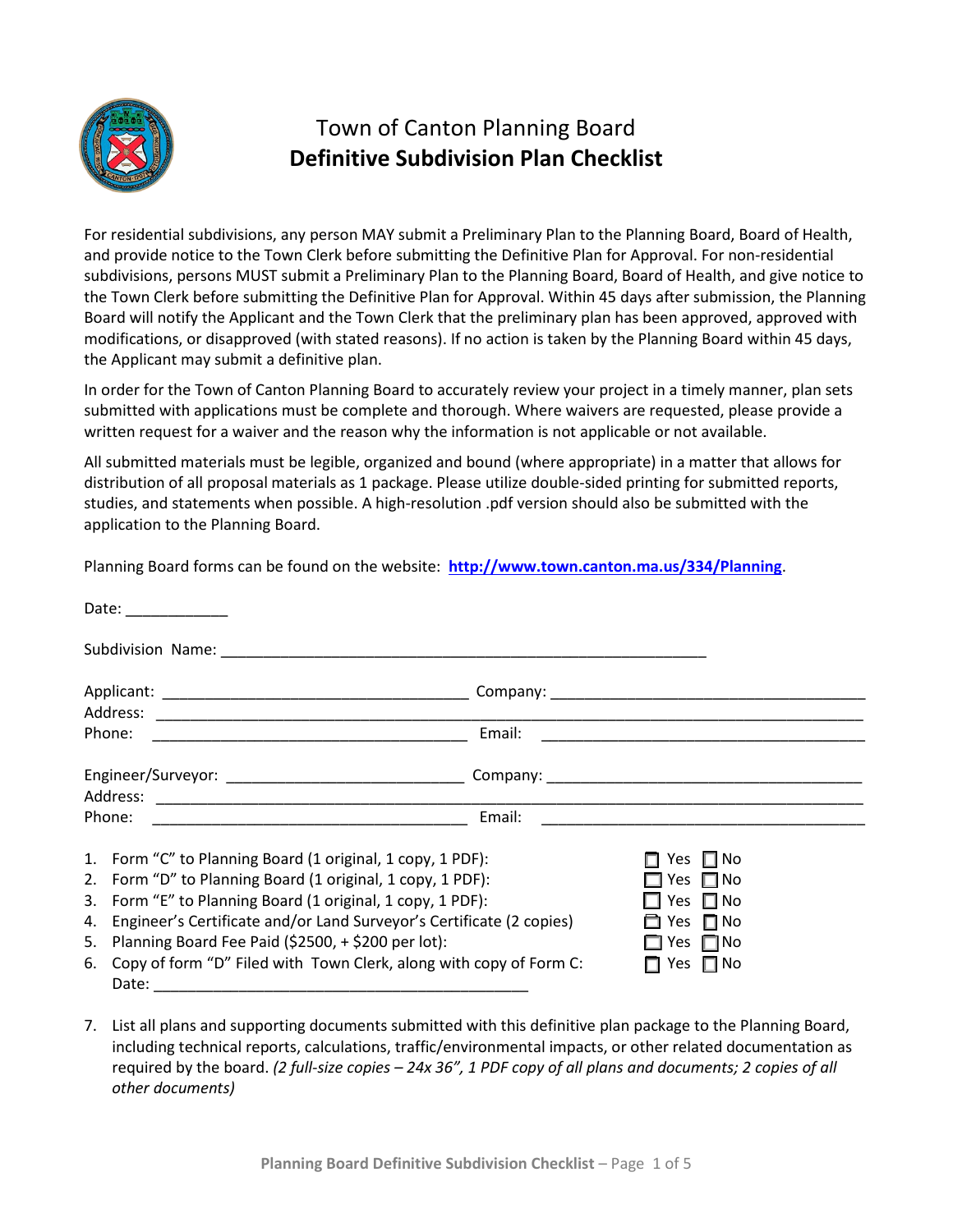## **LIST OF ALL PLANS AND SUPPORTING DOCUMENTS SUBMITTED (Use additional page if necessary) Plan or Document Title Date**

### **Notes**

- Classification and precision of surveys shall conform to Class A or better of the most recent Land Court Manual of Instructions; All features of the land established by an on-the-ground survey within 24 months prior to submission of the Definitive Plan
- The survey shall locate all features of the land and in addition shall include field location of proposed roadway cross sections at 50 foot intervals and elsewhere as warranted
- Cross-section data shall include the horizontal and vertical location of points located on the centerline, curb lines, back of sidewalk, and edge of right-of-way of all proposed roadways
- Horizontal locations shall be based on the Mass State Plane Coordinates and elevations shall be based on the North American Vertical Datum of 1988 (NAVD 88) in feet
- Costs incurred by the Planning Board for sending notices to abutters by certified mail shall be borne by the Applicant
- Every sheet should have the same scale, location, and orientation
- Each sheet should have a title block and signature block in the lower right hand corner of each sheet
- 8. Plans to include the following information (See Subdivision Rules and Regulations Section 7, B. Contents). Plans must be prepared by a Registered Professional Engineer or Registered Land Surveyor and drawn at a suitable scale, preferably forty (40) feet to the inch or such scale as the Board may accept.

## **8A: COVER SHEET**

|                                                                         |                 | Waiver    | <b>Not</b>        |
|-------------------------------------------------------------------------|-----------------|-----------|-------------------|
| <b>ITEM</b>                                                             | <b>Provided</b> | Requested | <b>Applicable</b> |
| <b>Title Block:</b>                                                     |                 |           |                   |
| Title, subdivision name, date                                           |                 |           |                   |
| Northpoint, scale, boundaries                                           |                 |           |                   |
| Owner and Applicant names                                               |                 |           |                   |
| Engineer and survey of record and their addresses, signatures and seals |                 |           |                   |
| Assessor's map and parcel number(s)                                     |                 |           |                   |
| Registry book and page                                                  |                 |           |                   |
| Revision date block                                                     |                 |           |                   |
| Street number and/or lot number                                         |                 |           |                   |
| <b>Zoning Table:</b>                                                    |                 |           |                   |
| Lot areas, dimensions                                                   |                 |           |                   |
| Frontage                                                                |                 |           |                   |
| Lot width                                                               |                 |           |                   |
| <b>Setbacks</b>                                                         |                 |           |                   |
| Coverage limits                                                         |                 |           |                   |
| Other zoning requirements (indicate required vs. provided)              |                 |           |                   |
| <b>Locus Plan</b>                                                       |                 |           |                   |
| <b>Signature block</b>                                                  |                 |           |                   |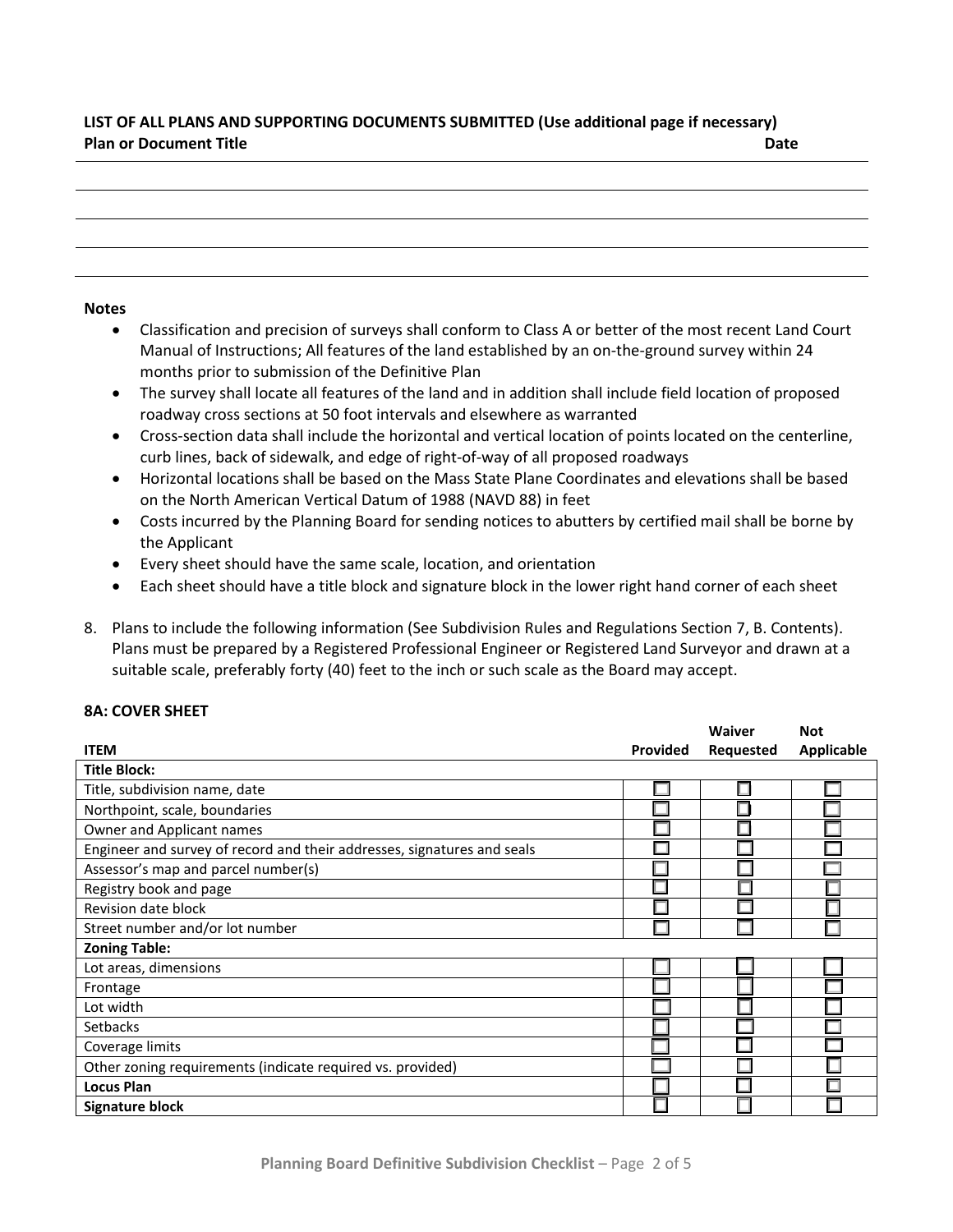# **8B: GENERAL NOTES, TYPICAL STREET SECTIONS, AND CONSTRUCTIONS DETAILS**

|                                                                                              |          | <b>Waiver</b> | <b>Not</b> |
|----------------------------------------------------------------------------------------------|----------|---------------|------------|
| <b>ITEM</b>                                                                                  | Provided | Requested     | Applicable |
| <b>Street Sections:</b> one or more sheets, e.g. typical sections for each street, sidewalk, |          |               |            |
| telephone, cable, electric, gas, water supply, traveled way, surface water drainage          |          |               |            |
| systems and open channel streams                                                             |          |               |            |
| Construction detail depicting any special construction features, deviating from or           |          |               |            |
| not covered by the Standard Specifications or Town of Canton Standards.                      |          |               |            |
| Each sheet should have a title block and a signature block in the lower right hand           |          |               |            |
| corner of each sheet                                                                         |          |               |            |

# **8C: GENERAL CONTENT/ EXISTING CONDITIONS**

|                                                                                       |          | Waiver    | <b>Not</b>        |
|---------------------------------------------------------------------------------------|----------|-----------|-------------------|
| <b>ITEM</b>                                                                           | Provided | Requested | <b>Applicable</b> |
| <b>Title Block</b>                                                                    |          |           |                   |
| Signature Block                                                                       |          |           |                   |
| The date, scale, legend, north point                                                  |          |           |                   |
| Date of survey                                                                        |          |           |                   |
| Property lines: lot boundaries, areas, dimensions, lot width, setbacks, coverage      |          |           |                   |
| limits and lines of existing and proposed streets                                     |          |           |                   |
| Lot numbers                                                                           |          |           |                   |
| Names of all abutters within 300 feet                                                 |          |           |                   |
| Streets and boundaries: location, direction, and length                               |          |           |                   |
| <b>Existing monuments</b>                                                             |          |           |                   |
| Zoning districts within 100 feet of the subdivision boundary                          |          |           |                   |
| Area of contiguous land of the Applicant not presently being subdivided, with a       |          |           |                   |
| sketch plan of future development, if applicable                                      |          |           |                   |
| Note all special permits, variances, exceptions, or other findings affecting the land |          |           |                   |
| or structures within the Subdivision boundary                                         |          |           |                   |
| For all Land Court parcels, case numbers and other pertinent references               |          |           |                   |
| Pavement (names, location, widths):                                                   |          |           |                   |
| <b>Streets</b>                                                                        |          |           |                   |
| Sidewalks, walkways                                                                   |          |           |                   |
| Easements                                                                             |          |           |                   |
| Public areas                                                                          |          |           |                   |
| Wheelchair ramps                                                                      |          |           |                   |
| <b>Bikeways</b>                                                                       |          |           |                   |
| Topography:                                                                           |          |           |                   |
| Contours at 2' intervals                                                              |          |           |                   |
| Walls                                                                                 |          |           |                   |
| Fences                                                                                |          |           |                   |
| Monuments                                                                             |          |           |                   |
| <b>Buildings</b>                                                                      |          |           |                   |
| Wetland resource areas                                                                |          |           |                   |
| Wooded areas                                                                          |          |           |                   |
| Outcroppings, ditches                                                                 |          |           |                   |
| Water bodies and water resources                                                      |          |           |                   |
| Natural Resources Conservation Service soil classifications                           |          |           |                   |
| DEP Designated Zone I and Zone II areas                                               |          |           |                   |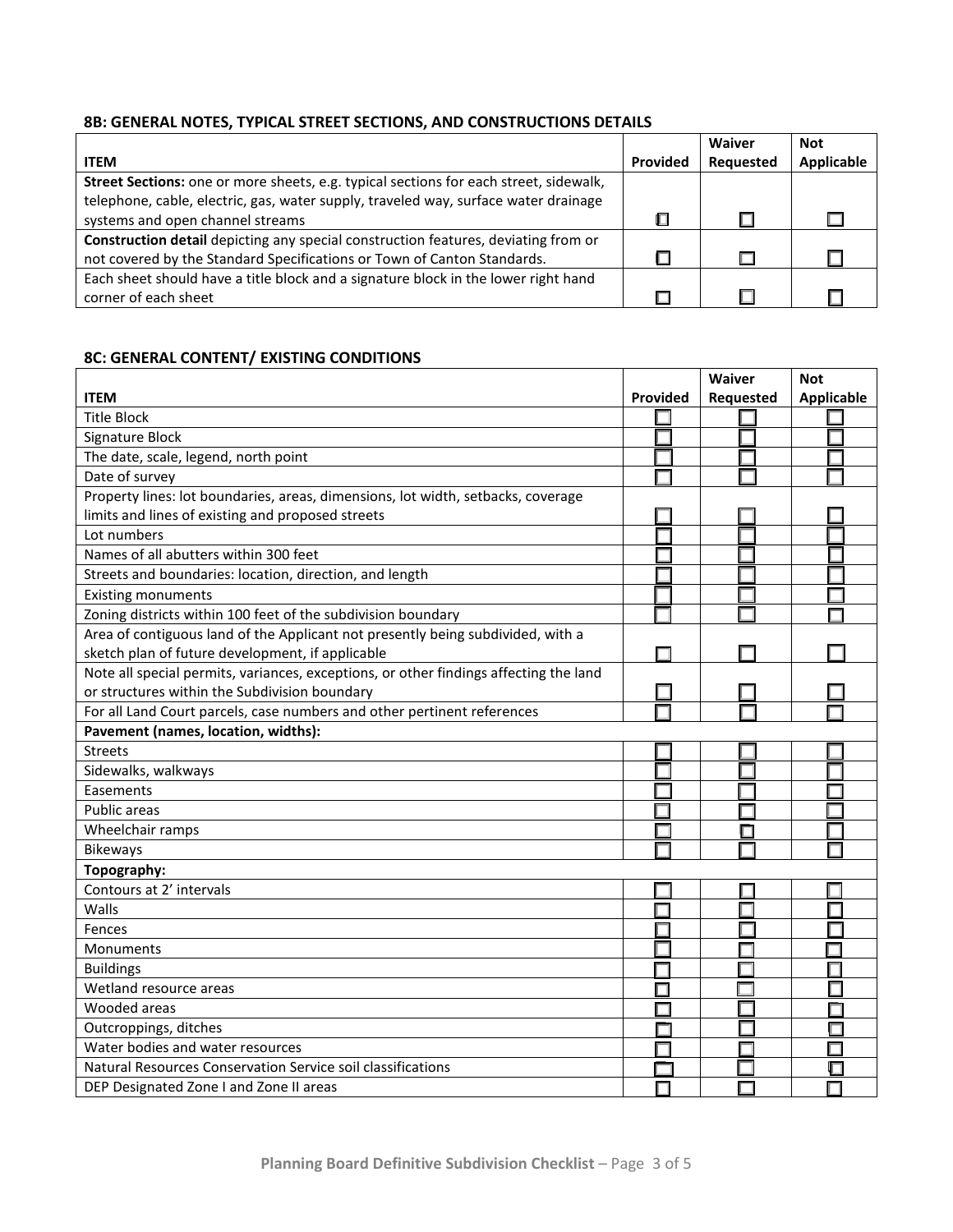## **8D: LOT LAYOUT AND/OR PLAN AND PROFILE**

|                                                                    |          | Waiver    | <b>Not</b> |
|--------------------------------------------------------------------|----------|-----------|------------|
| <b>ITEM</b>                                                        | Provided | Requested | Applicable |
| Title block                                                        |          |           |            |
| Signature block                                                    |          |           |            |
| Appropriate existing conditions                                    |          |           |            |
| Proposed lot layout, streets, and boundaries                       |          |           |            |
| Large-scale subdivision plan, if applicable                        |          |           |            |
| Different alternative development plans (one flexible development) |          |           |            |
| Proposed easements, rights-of-way, and public areas                |          |           |            |
| Proposed monuments                                                 |          |           |            |
| Proposed sidewalks, curbs, wheelchair ramps, bikeways              |          |           |            |
| Proposed buildings (if determined)                                 |          |           |            |

#### **8E: GRADING AND DRAINAGE**

|                                                                                    |                 | <b>Waiver</b> | <b>Not</b>        |
|------------------------------------------------------------------------------------|-----------------|---------------|-------------------|
| <b>ITEM</b>                                                                        | <b>Provided</b> | Requested     | <b>Applicable</b> |
| Title block                                                                        |                 |               |                   |
| Signature block                                                                    |                 |               |                   |
| Appropriate existing conditions                                                    |                 |               |                   |
| Contour plan (2 foot intervals), symbols with high water mark in the past 5 years  |                 |               |                   |
| Differentiating symbols the contour line 4 feet above said high water mark         |                 |               |                   |
| Proposed system of drainage including size location of retention basins/ponds with |                 |               |                   |
| adjacent existing natural waterways                                                |                 |               |                   |

#### **8F: TREE PLANTING AND LIGHTING**

|                                                       |                 | Waiver    | <b>Not</b>        |
|-------------------------------------------------------|-----------------|-----------|-------------------|
| <b>ITEM</b>                                           | <b>Provided</b> | Requested | <b>Applicable</b> |
| Title block                                           |                 |           |                   |
| Signature block                                       |                 |           |                   |
| Appropriate existing conditions                       |                 |           |                   |
| Street lighting and its appurtenances and easements   |                 |           |                   |
| Contour plan (2' intervals)                           |                 |           |                   |
| Existing trees, tree removal, and tree planting plans |                 |           |                   |

## **8G: CROSS-SECTIONS (TYPICAL SECTIONS)**

|                                                          |          | Waiver           | <b>Not</b> |
|----------------------------------------------------------|----------|------------------|------------|
| <b>ITEM</b>                                              | Provided | <b>Requested</b> | Applicable |
| Streets: sidewalks and traveled way                      |          |                  |            |
| Utilities: cable, gas, electric, water supply            |          |                  |            |
| Drainage systems, surface water and open channel streams |          |                  |            |

#### **8I: STORMWATER MANAGEMENT REPORT**

|                                                   |                 | Waiver    | Not               |
|---------------------------------------------------|-----------------|-----------|-------------------|
| <b>ITEM</b>                                       | <b>Provided</b> | Requested | <b>Applicable</b> |
| TR-20 base drainage calculations                  |                 |           |                   |
| Plans outlining drainage areas within and offsite |                 |           |                   |
| Catchment limits                                  |                 |           |                   |
| Flow paths                                        |                 |           |                   |
| Soil types with HSG classifications               |                 |           |                   |